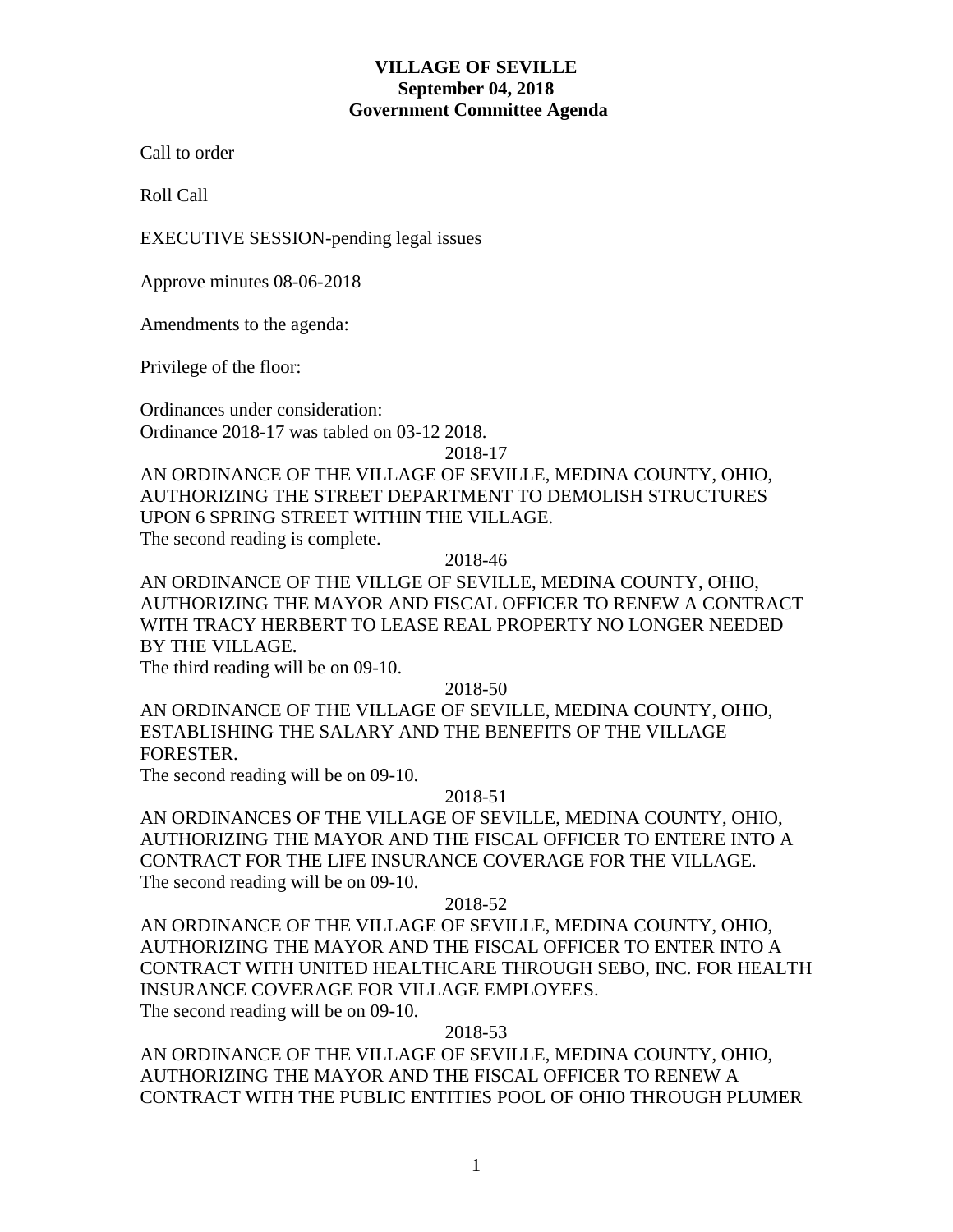## **VILLAGE OF SEVILLE September 04, 2018 Government Committee Agenda**

## INSURANCE AGENCY FOR THE PROVISION OF LIABILITY INSURANCE FOR THE VILLAGE.

The second reading will be on 09-10.

#### 2018-54

AN ORDINANCE OF THE VILLAGE OF SEVILLE, MEDINA COUNTY, OHIO, AUTHORIZING THE MAYOR AND THE FISCAL OFFICER TO ENTER INTO A CONTRACT WITH GUARDIAN THROUGH SEBO, INC. FOR DENTAL INSURANCE COVERAGE FOR VILLAGE EMPLOYEES. The second reading will be on 09-10.

### 2018-55

AN ORDINANCE OF THE VILLAGE OF SEVILLE, MEDINA COUNTY, OHIO, AUTHORIZING THE MAYOR AND THE FISCAL OFFICER TO ENTER INTO A CONTRACT WITH GUARDIAN THROUGH SEBO, INC. FOR VISION INSURNACE COVERAGE FOR VILLAGE EMPLOYEES. The second reading will be on 09-10.

### 2018-56

AN ORDINANCE OF THE VILLAGE OF SEVILLE, MEDINA COUNTY, OHIO, TO CHANGE THE ZONING CLASSIFICATION ON PROPERTY WITHIN THE VILLAGE PPN 012-21A-07-128 FROM LOCAL COMMERCIAL TO R-3 DISTRICT. The second reading will be on 09-10. 120 West Greenwich

#### 2018-57

AN ORDINANCE OF THE VILLAGE OF SEVILLE, MEDINA COUNTY, OHIO, TO CHANGE THE ZONING CLASSIFICATION ON PROPERTY WITHIN THE VILLAGE ON PPN 012-21A-07-006 FROM LOCAL COMMERCIAL TO R-4 DISTRICT.

The second reading will be on 09-10. 106 Greenwich

#### 2018-58

AN ORDINANCE OF THE VILLAGE OF SEVILLE, MEDINA COUNTY, OHIO, APPROVING A LOT SPLIT FOR THE VILLAGE OF SEVILLE, MEDINA COUNTY, OHIO, AND DECLARING AN EMERGENCY.

The second reading will be on 09-10. 120 Greenwich

#### 2018-60

AN ORDINANCE OF THE VILLAGE OF SEVILLE, MEDINA COUNTY, OHIO, AMENDING THE 2018 APPROPRIATION ORDINANCE 2017-59. The first reading will be on 09-10.

2016-61

AN ORDINANCE OF THE VILLAGE OF SEVILLE, MEDINA COUNTY, OHIO, APPROVING, ADOPTING, AND ENACTING THE 2019 EDITION OF THE MODEL OHIO MUNICIPAL CODE, PUBLISHED BY THE AMERICAN LEGAL PUBLISHING CORPORATION, FOR THE VILLAGE OF SEVILLE, OHIO; REPEALING ORDINANCES IN CONFLICT THEREWITH; AND PUBLISHING THE ENACTMENT OF NEW MATTER.